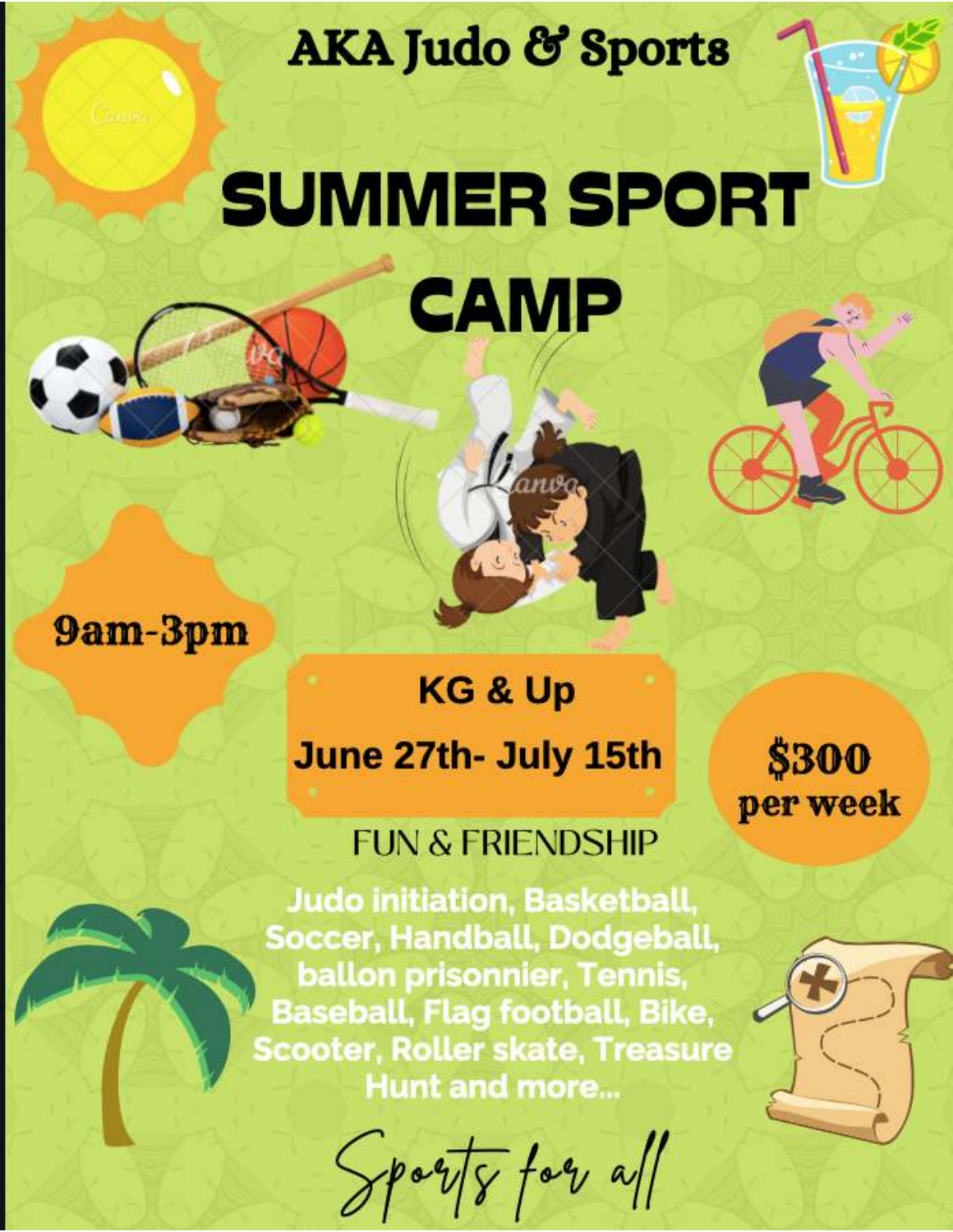#### **WAIVER AND RELEASE OF LIABILITY AND AGREEMENT TO PARTICIPATE**

#### **Summer Camp 2022**

**I acknowledge and fully understand that judo is a contact sport that might result in serious injury, illness or disease, due not only to my own actions, inactions or negligence, but also the actions, inactions of participant or negligence of others, the rules of the sport of Judo, or conditions of the premises or of any equipment used. Further, I acknowledge that there may be other risks not known to me or not reasonably foreseeable at this time. Knowing the risks involved in the sport of Judo, I assume all such risks and accept personal responsibility for the damages following such injury, illness, disease, permanent disability or death.** 

**To the extent permitted by law and knowing the risk of this judo activity, I hereby release, waive, forever discharge, and agree to hold harmless AKA JUDO LLC. Their employees**  and their agents from any liability whatsoever arising out of my child's participation in **AKA JUDO LLC activity, including but not limited to, medical bills, court costs and**  attorney's fees, any damage to my property or, the property of others, or to others through my child's participation in this program.

**I fully understand the contents, consequences and implications of signing this document and I agree to be bound by this document.** 

*Parent or legal guardian must print and sign name below and indicate date signed.* 

*Print Student Name :* 

*Print Parent(s) Name* 

*Signature :* 

*Email : -------------------------------------------------------------- Date :-----------------------*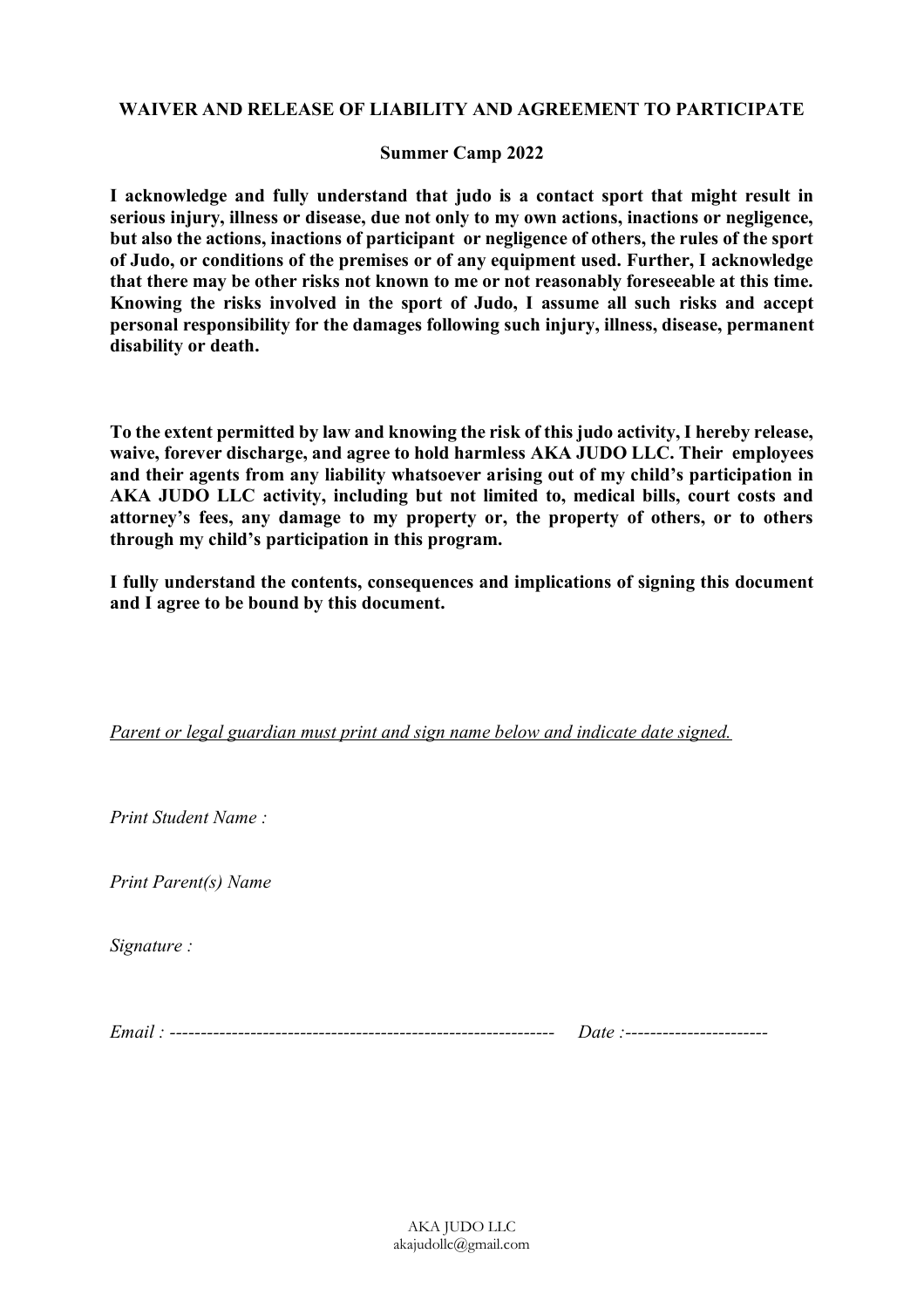

### **Parent(s)/Guardian(s)Information Form 2022**

| Student Athlete Name                                                                                                                                                                                                                                                                                                                                                                                                  |
|-----------------------------------------------------------------------------------------------------------------------------------------------------------------------------------------------------------------------------------------------------------------------------------------------------------------------------------------------------------------------------------------------------------------------|
|                                                                                                                                                                                                                                                                                                                                                                                                                       |
| Guardian/Parent Name                                                                                                                                                                                                                                                                                                                                                                                                  |
|                                                                                                                                                                                                                                                                                                                                                                                                                       |
|                                                                                                                                                                                                                                                                                                                                                                                                                       |
|                                                                                                                                                                                                                                                                                                                                                                                                                       |
|                                                                                                                                                                                                                                                                                                                                                                                                                       |
| I certify that I have a Health Insurance coverage for my child registered<br>in the Judo program.                                                                                                                                                                                                                                                                                                                     |
| $\begin{picture}(150,10) \put(0,0){\dashbox{0.5}(10,0){ }} \thicklines \put(0,0){\dashbox{0.5}(10,0){ }} \thicklines \put(0,0){\dashbox{0.5}(10,0){ }} \thicklines \put(0,0){\dashbox{0.5}(10,0){ }} \thicklines \put(0,0){\dashbox{0.5}(10,0){ }} \thicklines \put(0,0){\dashbox{0.5}(10,0){ }} \thicklines \put(0,0){\dashbox{0.5}(10,0){ }} \thicklines \put(0,0){\dashbox{0.5}(10,0){ }} \thicklines \put(0,0){\$ |
| Name and phone $#$ of responsible party if parents cannot be reached :                                                                                                                                                                                                                                                                                                                                                |